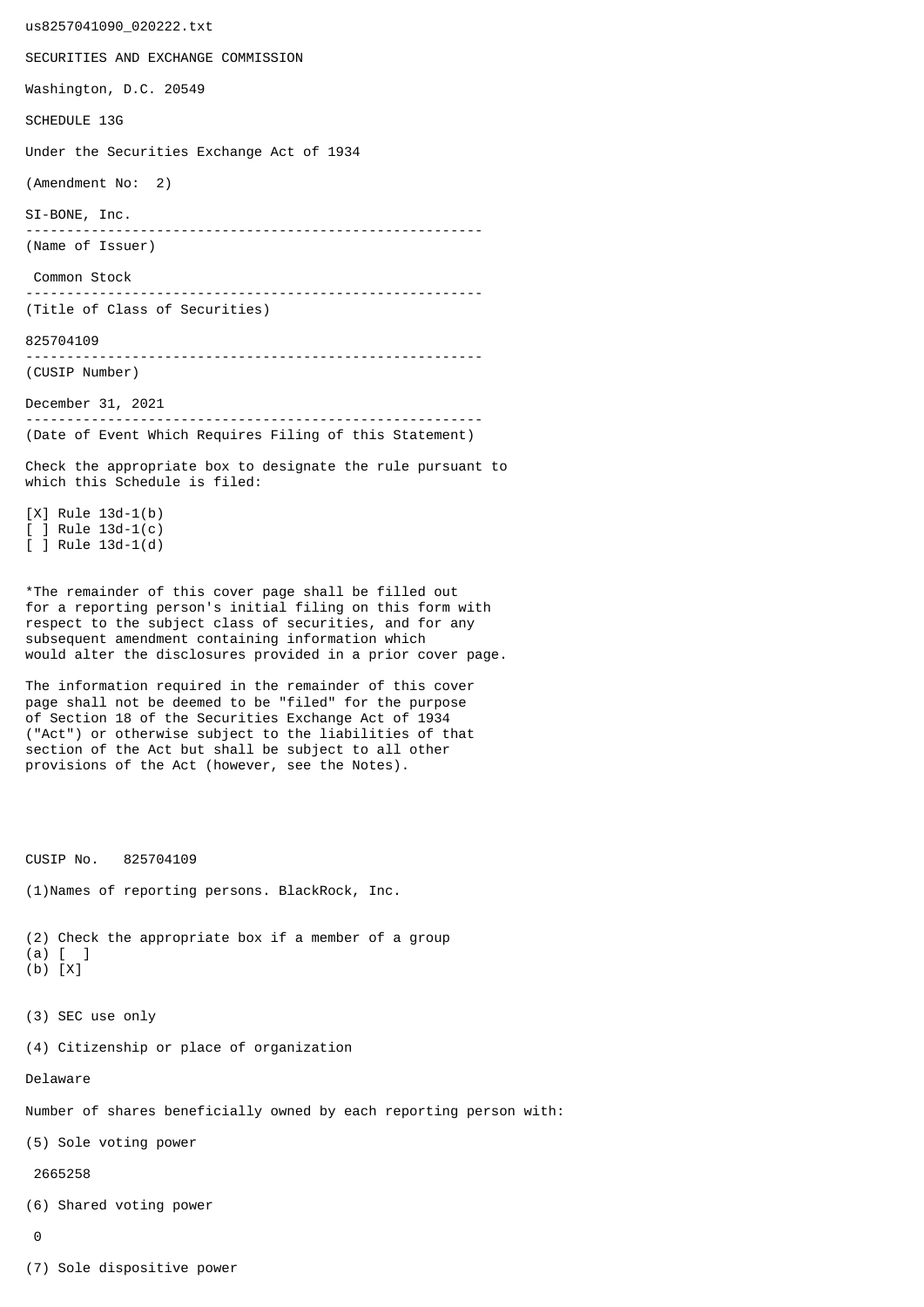```
 2699798
```

```
(8) Shared dispositive power
 \boldsymbol{\Theta}(9) Aggregate amount beneficially owned by each reporting person
  2699798
(10) Check if the aggregate amount in Row (9) excludes certain shares
(11) Percent of class represented by amount in Row 9
 8.1%
(12) Type of reporting person
HC
Item 1.
Item 1(a) Name of issuer:
            -----------------------------------------------------------------------
SI-BONE, Inc.
Item 1(b) Address of issuer's principal executive offices:
-----------------------------------------------------------------------
471 El Camino Real Suite 101
Santa Clara CA 95050
Item 2.
2(a) Name of person filing:
               ----------------------------------------------------------------------
BlackRock, Inc.
2(b) Address or principal business office or, if none, residence:
 -----------------------------------------------------------------------
BlackRock, Inc.
55 East 52nd Street
New York, NY 10055
2(c) Citizenship:
                            --------------------------------------------------------------------
 See Item 4 of Cover Page
2(d) Title of class of securities:
                                       -------------------------------------------------------------------
 Common Stock
2(e) CUSIP No.:
See Cover Page
Item 3.
If this statement is filed pursuant to Rules 13d-1(b), or 13d-2(b) or (c),
check whether the person filing is a:
[ ] Broker or dealer registered under Section 15 of the Act;
[ ] Bank as defined in Section 3(a)(6) of the Act;
  ] Insurance company as defined in Section 3(a)(19) of the Act;
[ ] Investment company registered under Section 8 of the
```
Investment Company Act of 1940;

[ ] An investment adviser in accordance with Rule  $13d-1(b)(1)(ii)(E)$ ;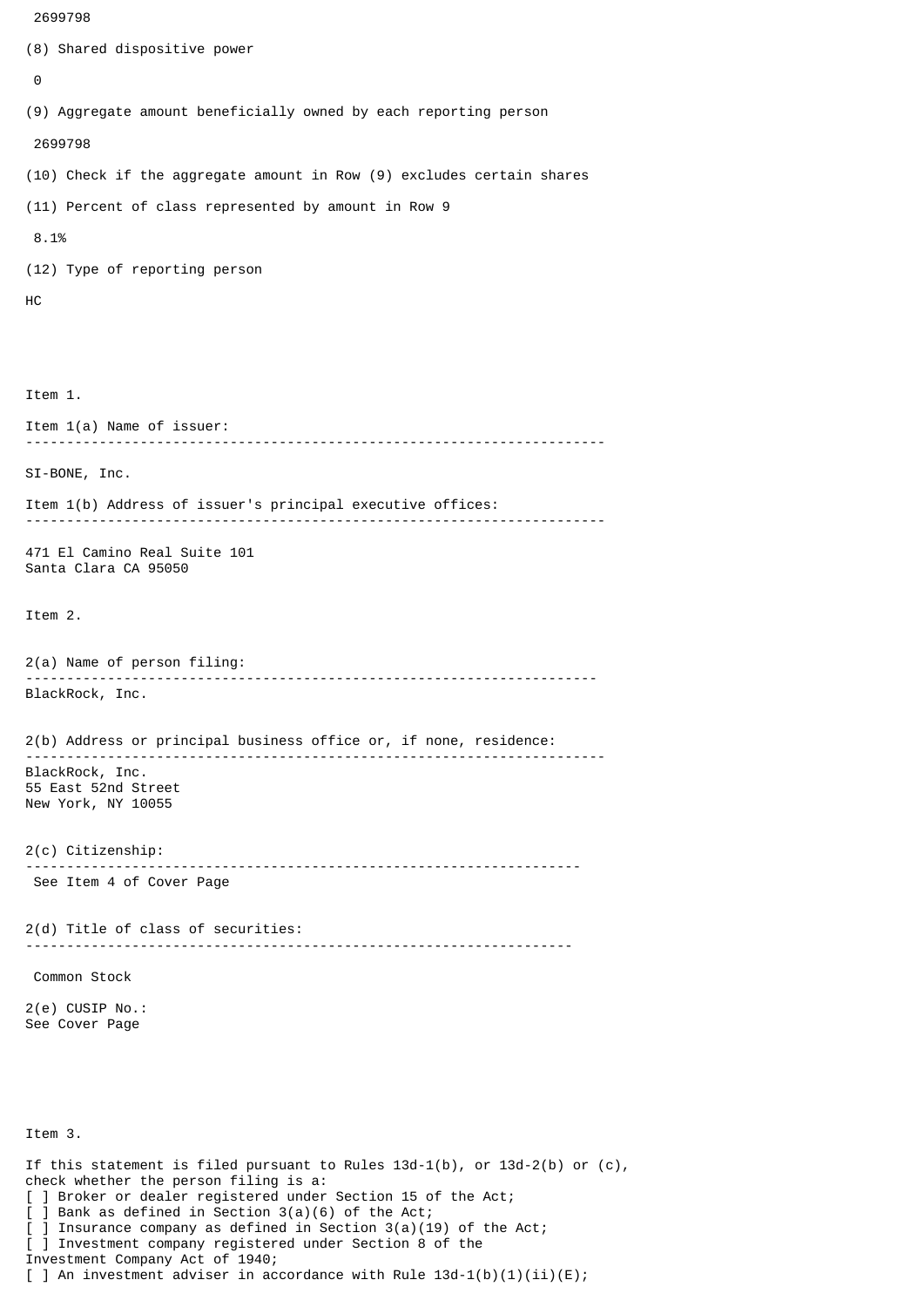[ ] An employee benefit plan or endowment fund in accordance with Rule  $13d-1(b)(1)(ii)(F);$ [X] A parent holding company or control person in accordance with Rule  $13d-1(b)(1)(ii)(G);$ [ ] A savings associations as defined in Section 3(b) of the Federal Deposit Insurance Act (12 U.S.C. 1813); [ ] A church plan that is excluded from the definition of an investment company under section  $3(c)(14)$  of the Investment Company Act of 1940; [ ] A non-U.S. institution in accordance with Rule 240.13d-1(b)(1)(ii)(J);  $\lceil$  ] Group, in accordance with Rule 240.13d-1(b)(1)(ii)(K). If filing as a non-U.S. institution in accordance with Rule  $240.13d-1(b)(1)(ii)(J)$ , please specify the type of institution: Item 4. Ownership Provide the following information regarding the aggregate number and percentage of the class of securities of the issuer identified in Item 1. Amount beneficially owned: 2699798 Percent of class 8.1% Number of shares as to which such person has: Sole power to vote or to direct the vote 2665258 Shared power to vote or to direct the vote  $\Theta$ Sole power to dispose or to direct the disposition of 2699798 Shared power to dispose or to direct the disposition of  $\Omega$ 

Item 5.

Ownership of 5 Percent or Less of a Class. If this statement is being filed to report the fact that as of the date hereof the reporting person has ceased to be the beneficial owner of more than 5 percent of the class of securities, check the following [ ].

Item 6. Ownership of More than 5 Percent on Behalf of Another Person

 If any other person is known to have the right to receive or the power to direct the receipt of dividends from, or the proceeds from the sale of, such securities, a statement to that effect should be included in response to this item and, if such interest relates to more than 5 percent of the class, such person should be identified. A listing of the shareholders of an investment company registered under the Investment Company Act of 1940 or the beneficiaries of employee benefit plan, pension fund or endowment fund is not required.

 Various persons have the right to receive or the power to direct the receipt of dividends from, or the proceeds from the sale of the common stock of SI-BONE, Inc.. No one person's interest in the common stock of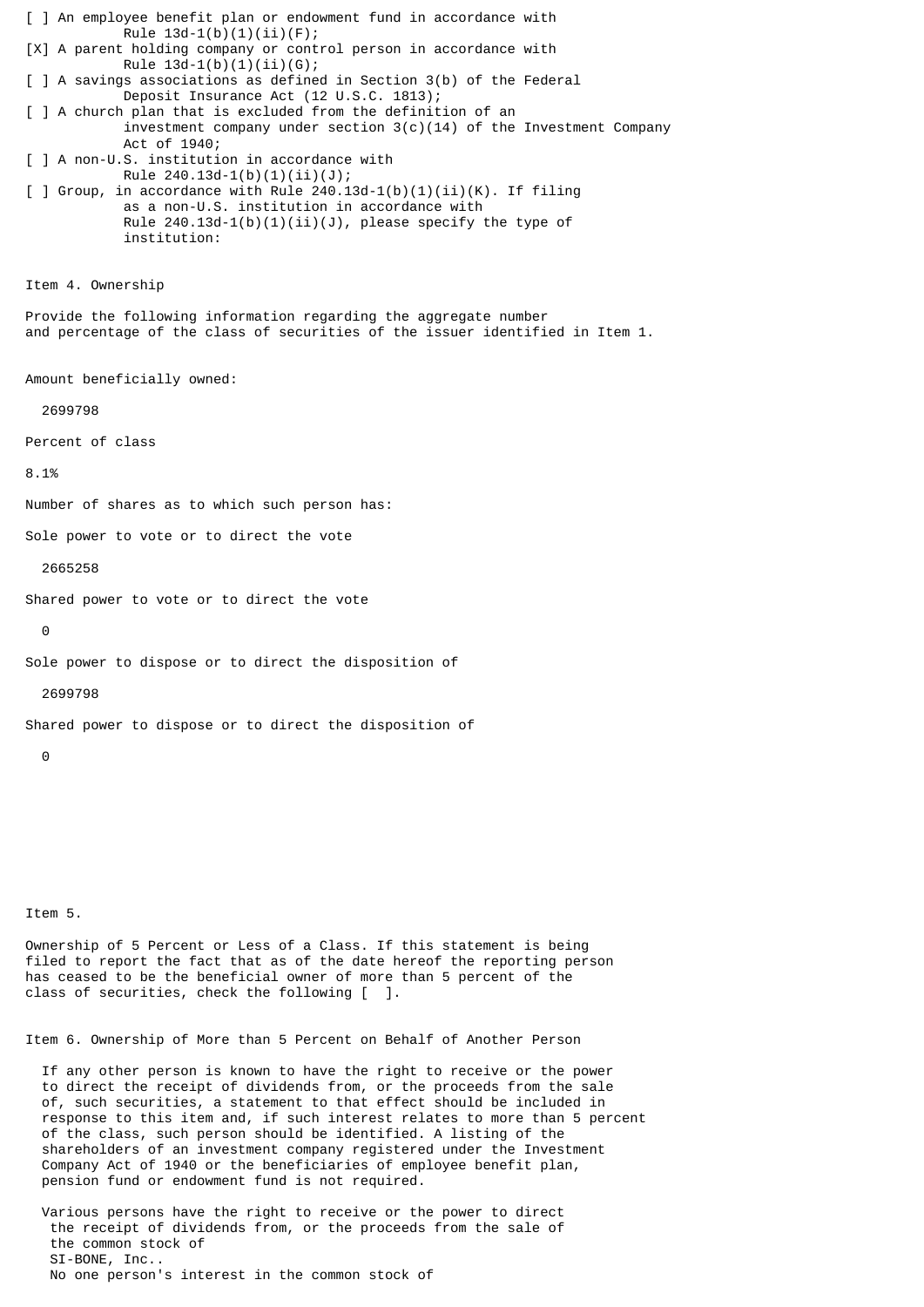SI-BONE, Inc. is more than five percent of the total outstanding common shares.

Item 7. Identification and Classification of the Subsidiary Which Acquired the Security Being Reported on by the Parent Holding Company or Control Person.

See Exhibit A

Item 8. Identification and Classification of Members of the Group

If a group has filed this schedule pursuant to Rule  $13d-1(b)(ii)(J)$ , so indicate under Item 3(j) and attach an exhibit stating the identity and Item 3 classification of each member of the group. If a group has filed this schedule pursuant to Rule  $13d-1(c)$  or Rule  $13d-1(d)$ , attach an exhibit stating the identity of each member of the group.

## Item 9. Notice of Dissolution of Group

Notice of dissolution of a group may be furnished as an exhibit stating the date of the dissolution and that all further filings with respect to transactions in the security reported on will be filed, if required, by members of the group, in their individual capacity.

See Item 5.

Item 10. Certifications By signing below I certify that, to the best of my knowledge and belief, the securities referred to above were acquired and are held in the ordinary course of business and were not acquired and are not held for the purpose of or with the effect of changing or influencing the control of the issuer of the securities and were not acquired and are not held in connection with or as a participant in any transaction having that purpose or effect.

Signature.

After reasonable inquiry and to the best of my knowledge and belief, I certify that the information set forth in this statement is true, complete and correct.

Dated: February 2, 2022 BlackRock, Inc.

Signature: Spencer Fleming

-------------------------------------------

Name/Title Attorney-In-Fact

The original statement shall be signed by each person on whose behalf the statement is filed or his authorized representative. If the statement is signed on behalf of a person by his authorized representative other than an executive officer or general partner of the filing person, evidence of the representative's authority to sign on behalf of such person shall be filed with the statement, provided, however, that a power of attorney for this purpose which is already on file with the Commission may be incorporated by reference. The name and any title of each person who signs the statement shall be typed or printed beneath his signature.

Attention: Intentional misstatements or omissions of fact constitute Federal criminal violations (see 18 U.S.C. 1001).

Exhibit A